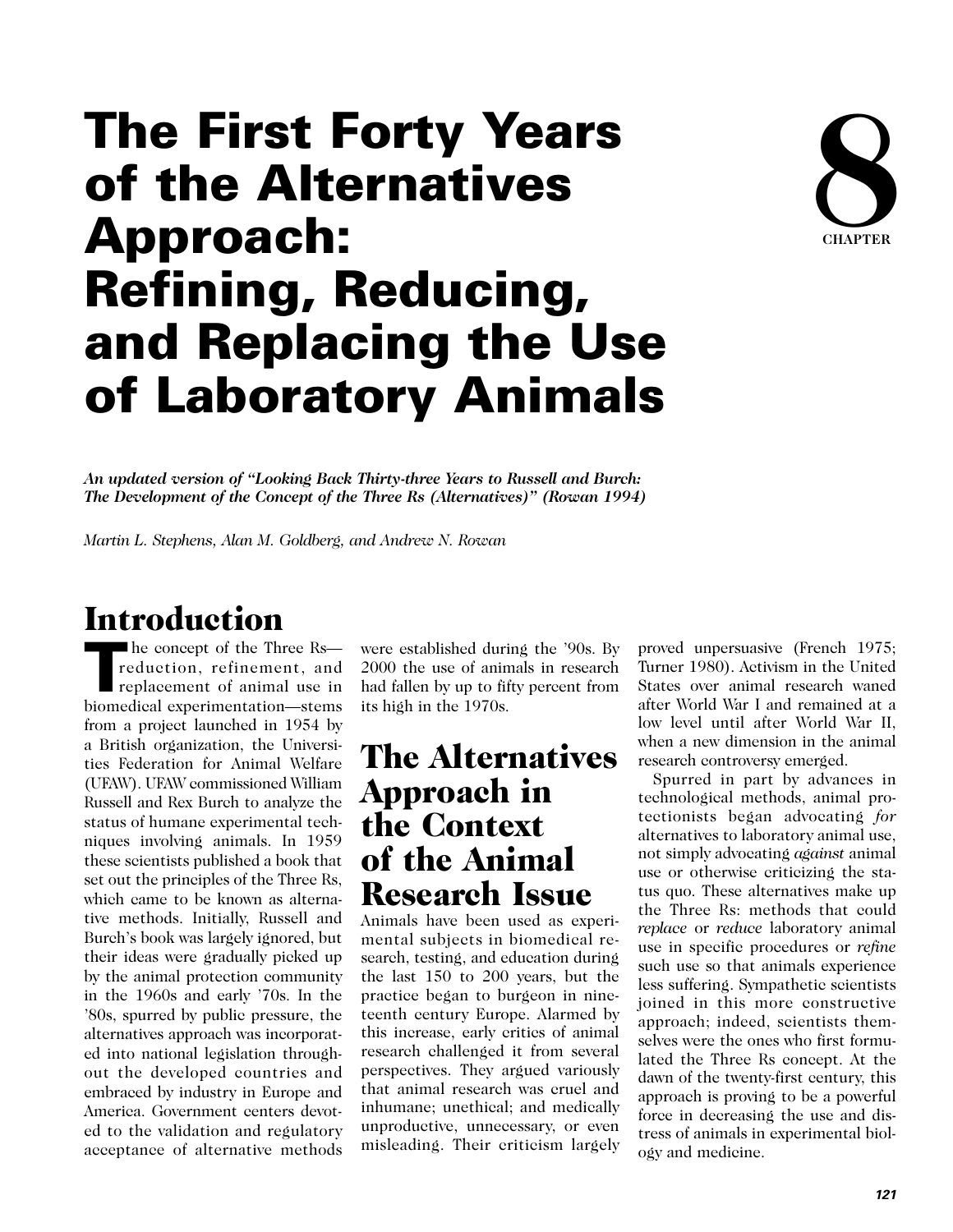#### **Table 1 Alternatives Chronology: 1876–1959**

| 1876 | Cruelty to Animals Act—the first law to specifically<br>regulate animal experimentation-is enacted in<br>Great Britain.                                      | 1954 | Universities Federation for Animal Welfare (UFAW)<br>establishes a committee to study humane techniques<br>used in laboratory animal experiments.       |
|------|--------------------------------------------------------------------------------------------------------------------------------------------------------------|------|---------------------------------------------------------------------------------------------------------------------------------------------------------|
| 1927 | The LD50 Test is introduced to standardize the<br>potency of digitalis extract.                                                                              | 1957 | UFAW holds a symposium, "Humane Techniques in<br>the Laboratory," at which William Russell presents                                                     |
| 1938 | The Federal Food, Drug, and Cosmetic Act is enacted,<br>marking the first time a U.S. government agency<br>is given the power to regulate consumer products. |      | a paper, marking the first time the Three Rs of<br>replacement, reduction, and refinement are discussed<br>in public.                                   |
| 1944 | Eye irritancy testing is standardized as the<br>Draize Test.                                                                                                 | 1959 | Russell and Burch's study is published as <i>The Principles</i><br>of Humane Experimental Technique, which develops<br>the Three Rs approach at length. |

Estimates of the numbers of research animals used annually in the United States and worldwide are highly speculative. The last official estimate for the United States was 17 to 22 million animals (U.S. Office of Technology Assessment 1986), but that study was conducted more than fifteen years ago. There is some evidence that this estimate was made during a period of declining animal use that began in the 1960s and continued into the '90s (Rowan et al. 1995). Consequently, the current figure could be lower. Worldwide animal use was estimated to be between 60 and 85 million animals in the early 1990s (Rowan 1995), but more conservative estimates of rodent use suggest a total of 40 million animals worldwide (D. Kawahara, personal communication with A. Goldberg 1998).

### The 1950s: The Three Rs Approach Launched

The British scientists William Russell and Rex Burch formally launched the Three Rs with their book *The Principles of Humane Experimental Technique* (Russell and Burch 1959). However, hints of Russell and Burch's ideas had appeared in earlier discussions about the appropriate use of animals in research. Marshall Hall, a

British experimental physiologist during the first half of the nineteenth century, proposed five principles for animal experimentation that would eliminate unnecessary and repetitive procedures and minimize suffering (Manuel 1987). Hall also recommended the use of phylogenetically "lower," less sentient, animals and praised the findings of a colleague who demonstrated that an animal that had just been killed could be substituted for a living one, thereby eliminating pain.

Fifty years after Hall set out his five principles, a short-lived research foundation—the Leigh Brown Trust was established to promote and encourage scientific research without inflicting pain on experimental animals (French 1975). Although the Trust commissioned several publications in the 1890s, it never succeeded in developing a research program that convinced a significant proportion of the research community to adopt its principles. From 1900 to 1950, those who opposed the use of animals lost much of their political influence and were relegated to the fringes of political activity. As a result, little attention was paid to the ethical questions posed by the use of animals in research.

After World War II, interest in the animal research issue began to grow again. In the United States, newly formed animal protection groups began to criticize animal research practices. In England the Three Rs concept of alternatives began to

emerge from the work of UFAW. UFAW published a handbook on the care and management of laboratory animals (Worden 1947) that was well received. This gave UFAW the confidence to address the more contentious topic of experimental techniques involving animals (as distinct from animal care). Accordingly, in 1954 Major Charles Hume (the founder of UFAW and its director at the time) established a committee to initiate a systematic examination of the progress of humane technique in the laboratory. Hume served as the committee's secretary, but it is noteworthy that the committee was chaired by Peter Medawar, a wellrespected immunologist, and also included among its members William Lane-Petter, secretary of the Research Defence Society, an organization established to defend animal research. The committee employed William Russell (a zoologist) and Rex Burch (a microbiologist) to carry out the project (Hume 1962).

The exact origin of the Three Rs concept is not entirely clear (Russell 1995). In a 1959 talk, Hume indicated that Russell was the originator of the "Three Rs" concept (Hume 1962), while Russell (1995), in a retrospective paper entitled "The Development of the Three Rs Concept," credited Hume as our "inspiration and guide throughout." In that paper Russell recalled that the Three Rs concept evolved sometime between the sum-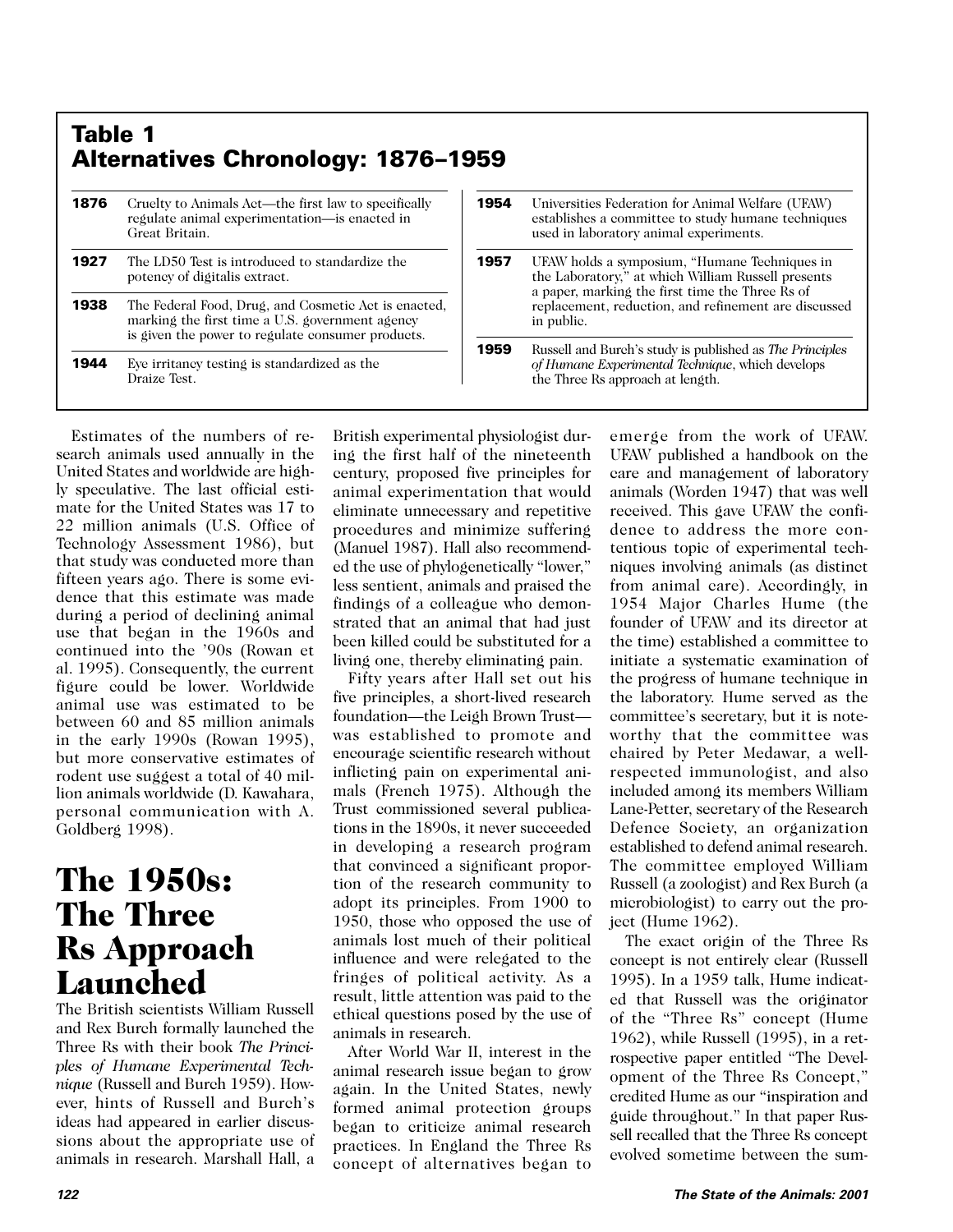#### **Table 2 Alternatives Chronology: 1960–1969**

| 1962 | Lawson Tait Trust (UK) is established—the first<br>research fund to support the scientific development<br>of alternatives.                                                          | 1967 | United Action for Animals is formed in the<br>United States and later campaigns specifically<br>for replacement alternatives.                                                    |
|------|-------------------------------------------------------------------------------------------------------------------------------------------------------------------------------------|------|----------------------------------------------------------------------------------------------------------------------------------------------------------------------------------|
| 1963 | The first edition of The Guide for the Care and Use of<br>Laboratory Animals, written by the National Academy<br>of Sciences, is published by the National Institutes<br>of Health. | 1969 | The Fund for the Replacement of Animals in<br>Medical Experiments (FRAME) is formed in the<br>United Kingdom to promote to the scientific<br>community the idea of alternatives. |
| 1965 | Littlewood Committee Report (UK) concludes that<br>little would be gained by paying special attention<br>to alternatives.                                                           | 1969 | Lord Dowding Fund (UK) is established to support<br>alternatives research.                                                                                                       |
|      |                                                                                                                                                                                     |      | Sir Peter Medawar correctly predicts the subsequent<br>worldwide decline in animal use.                                                                                          |

mer of 1955 and May 1957. The first recorded mention of the Three Rs was on May 7, 1957, at a meeting, "Humane Technique in the Laboratory," organized by UFAW and chaired by Medawar. Russell (1957) gave a presentation at this meeting in which he described the Three Rs. A brief proceedings (Anonymous 1957) was published later that year by the Laboratory Animals Bureau of the Medical Research Council. Many of the arguments and ideas presented by Russell and the other speakers later appeared in *The Principles of Humane Experimental Technique* (Russell and Burch 1959). See Table 1 for a chronology of these and other early developments.

It is noteworthy from an American perspective that the U.S.-based Animal Welfare Institute (AWI) provided financial support to Russell and Burch's project and that AWI's Christine Stevens made frequent visits to England to encourage their work (Russell 1995).

# The 1960s: **Dormancy**

Although *The Principles of Humane Experimental Technique* has now become the classic text on alternatives, it received little attention when it was published in 1959 despite its promotion by UFAW in England and the AWI in the United States. There are several examples of the lukewarm reaction to the book within the scientific community. In *Nature*, a leading international science journal based in England, Weatherall (1959) commented:

[It] is useful to have a résumé of ways which have already been adopted to make experimentation as humane as possible…[but the book] is not sufficiently informative to be used as guide either to details of experimental design or to the husbandry of experimental animals. Perhaps its chief purpose is to stimulate thought on both of these topics, and it is to be hoped it will succeed in doing so.

The British journal *Veterinary Record* (Anonymous 1959) commented that the book contained an important message and hoped that it would not be relegated "to the shelves merely for reference," but found the philosophy "somewhat difficult reading." The British medical journal *The Lancet* (Anonymous 1960) also found the book difficult going, noting that "its purpose is admirable, and its matter unexceptionable," but "it is not easy reading." It is not clear whether the tepid reviews reflected a general lack of interest in the topic or were a reaction to the book's arguments (a contemporaneous *Nature* review of a book that defended the use of animals [LaPage 1960] was, by contrast, full of praise).

LaPage's (1960) defense of animal research described the contributions of animal research to medical advance and mentioned Russell and Burch and the concept of the Three Rs only once, in a final chapter. He noted that distinguished scientists at a UFAW meeting

discussed, among other things, how the numbers of laboratory animals used, and the numbers of experiments done on them, could be reduced, how their welfare could be improved, how the techniques used could be refined and how far, as Russell and Burch (1959) also discuss, animals could be replaced, for certain kinds of experiments at any rate.

After the initial book reviews and aside from the occasional mention of the idea of alternatives in the technical literature, the scientific community largely ignored Russell and Burch's book for nearly two decades. According to an analysis by Phillips and Sechzer (1989), the term "alternatives" did not appear in the scientific literature on the animal research issue in the 1960s, aside from a 1966 paper alluding to the concept.

During the 1960s, the animal protection community occasionally heeded Russell and Burch's 1959 call for alternatives (Table 2). In 1962 three leading antivivisection societies in the United Kingdom (the British Union for the Abolition of Vivisection, the National Antivivisection Society [NAVS], and the Scottish Society for the Prevention of Vivisection) estab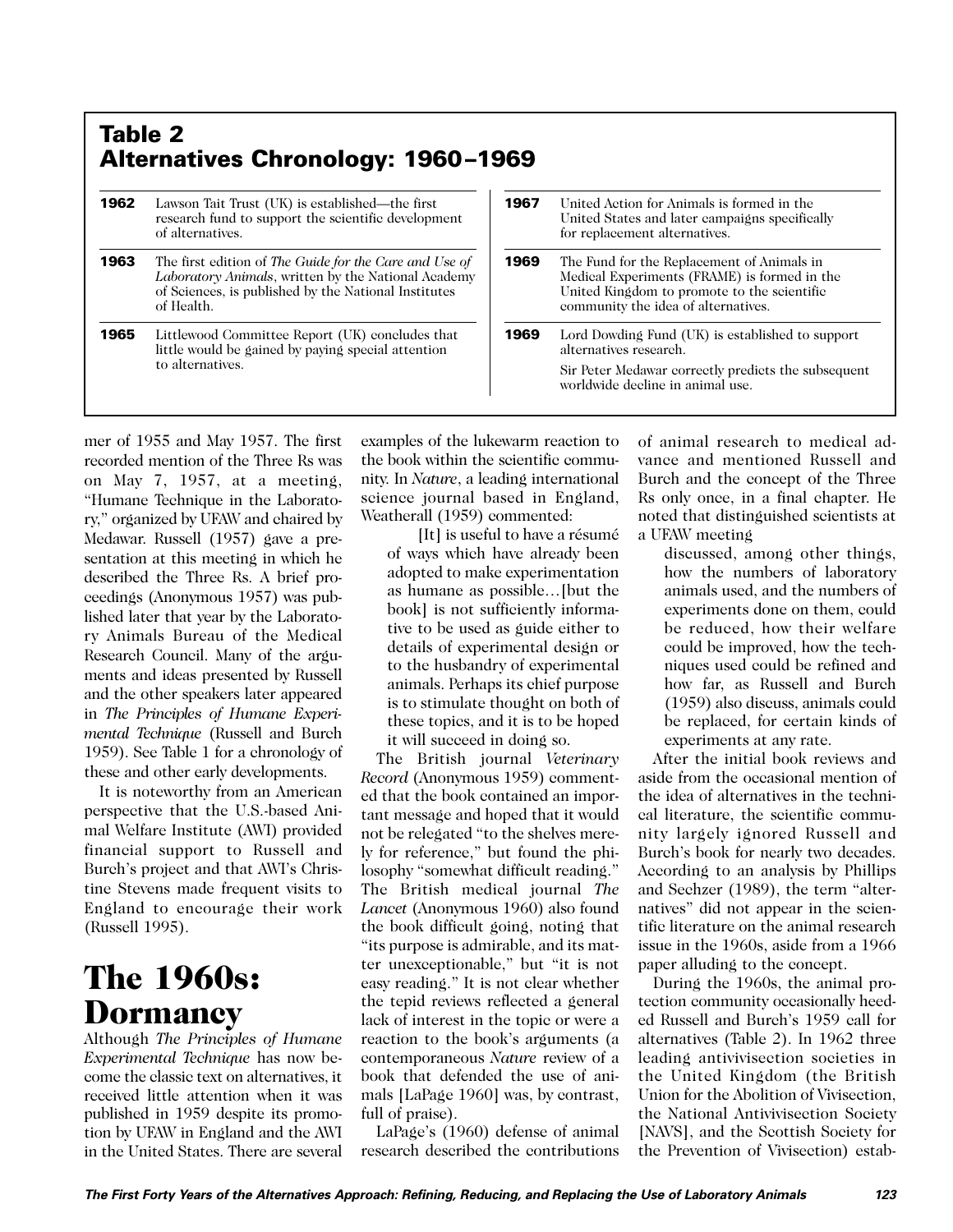lished the Lawson Tait Trust to encourage and support researchers who were not using any animals in their research. In 1967 United Action for Animals was established in the United States to promote alternatives, focusing on the principle of replacement. It's founder, Eleanor Seiling, spent many hours in the New York Public Library poring through scientific journals looking for examples of unnecessary animal research and of alternatives. However, she appears to have been a lone voice in the United States. By and large the animal protection literature of the 1960s did not pay much attention to the idea of alternatives.

Aside from these few examples of individuals taking up Russell and Burch's challenge in the years immediately following publication of their book, their ideas did surface directly or indirectly from time to time. In the early 1960s, the British Home Office set up a Committee of Inquiry into the workings of the 1876 Cruelty to Animals Act, chaired by Sir Sidney Littlewood. The Littlewood Committee report (1965) addressed the question of alternatives only briefly, but the mention at least indicated that the issue was beginning to be raised in public discourse. The Committee reported that it had

> repeatedly questioned scientific witnesses about the existence of alternative methods which would avoid the use of living animals. The replies have been unanimous in assuring us that such methods are actively sought and when found are readily adopted…Discoveries of adequate substitutes for animal tests have, however, so far been uncommon, and we have not been encouraged to believe that they are likely to be more frequent in the future" (paragraph 71).

The Committee accepted these arguments and concluded that the demand for the use of animals in biomedical research was likely to increase in the coming years and that the discovery of substitutes for animal tests was not likely to affect the

demand for animal experimentation.

In the United States in the early 1960s, pressure from animal protectionists led to several congressional hearings on bills to regulate animal research. The printed record of the 1962 hearings is 375 pages long but apparently contains only one reference to Russell and Burch and none at all to alternatives (U.S. Congress 1962). The one reference to Russell and Burch came in testimony by Hume, still the director of UFAW, who had been flown to the United States to testify that the Cruelty to Animals Act (1876) was well regarded by British scientists. Also in 1962, The Humane Society of the United States (HSUS) published a booklet, *Animals in Research*, that alluded to the concept of reduction. The booklet reported the results of an analysis commissioned by The HSUS and carried out by Westat Research Analysts of the statistical approach used in published research papers (Anonymous 1962). The analysts concluded that the statistical design of the published studies was usually inadequate and that at least 25 percent fewer animals could have been used without altering the validity of the results.

Arguably the most significant development on the alternatives front during the 1960s was the establishment in 1969 of the U.K.-based charitable organization FRAME (Fund for the Replacement of Animals in Medical Experiments) to promote the concept of alternatives among scientists. Although small in size and influence in its early years, FRAME has become a powerful force for advancing alternative methods. Also in 1969 the U.K.-based NAVS set up the Lord Dowding Fund to support alternatives research. Both FRAME and the Dowding Fund were relatively well received by some popular science magazines (both the *New Scientist* and *World Medicine* praised the new, more scientific approach represented by the two organizations). Attitudes in the United States were more negative. A 1971 editorial in the *Journal of the American Medical Association* (Anonymous 1971) criticized FRAME in scathing

terms, commenting that FRAME might be better named FRAUDS (Fund for the Replacement of Animals Used in the Discovery of Science).

By the close of the 1960s, Peter Medawar, the British scientist who had encouraged UFAW to undertake the Russell and Burch project, had won a Nobel Prize for his work in immunology and had been knighted by the British Crown. In a 1969 essay published a few years later, Medawar commented presciently on the prospects for alternatives and a decrease in animal use:

The use of animals in laboratories to enlarge our understanding of nature is part of a far wider exploratory process, and one cannot assay its value in isolation—as if it were an activity which, if prohibited, would deprive us only of the material benefits that grow directly out of its own use. Any such prohibition of learning or confinement of the understanding would have widespread and damaging consequences; but *this does not imply that we are forevermore, and in increasing numbers, to enlist animals in the scientific service of man. I think that the use of experimental animals on the present scale is a temporary episode in biological and medical history, and that its peak will be reached in ten years time, or perhaps even sooner.* In the meantime, we must grapple with the paradox that nothing but research on animals will provide us with the knowledge that will make it possible for us, one day, t*o dispense with the use of them altogether"* (Medawar 1972, emphasis added).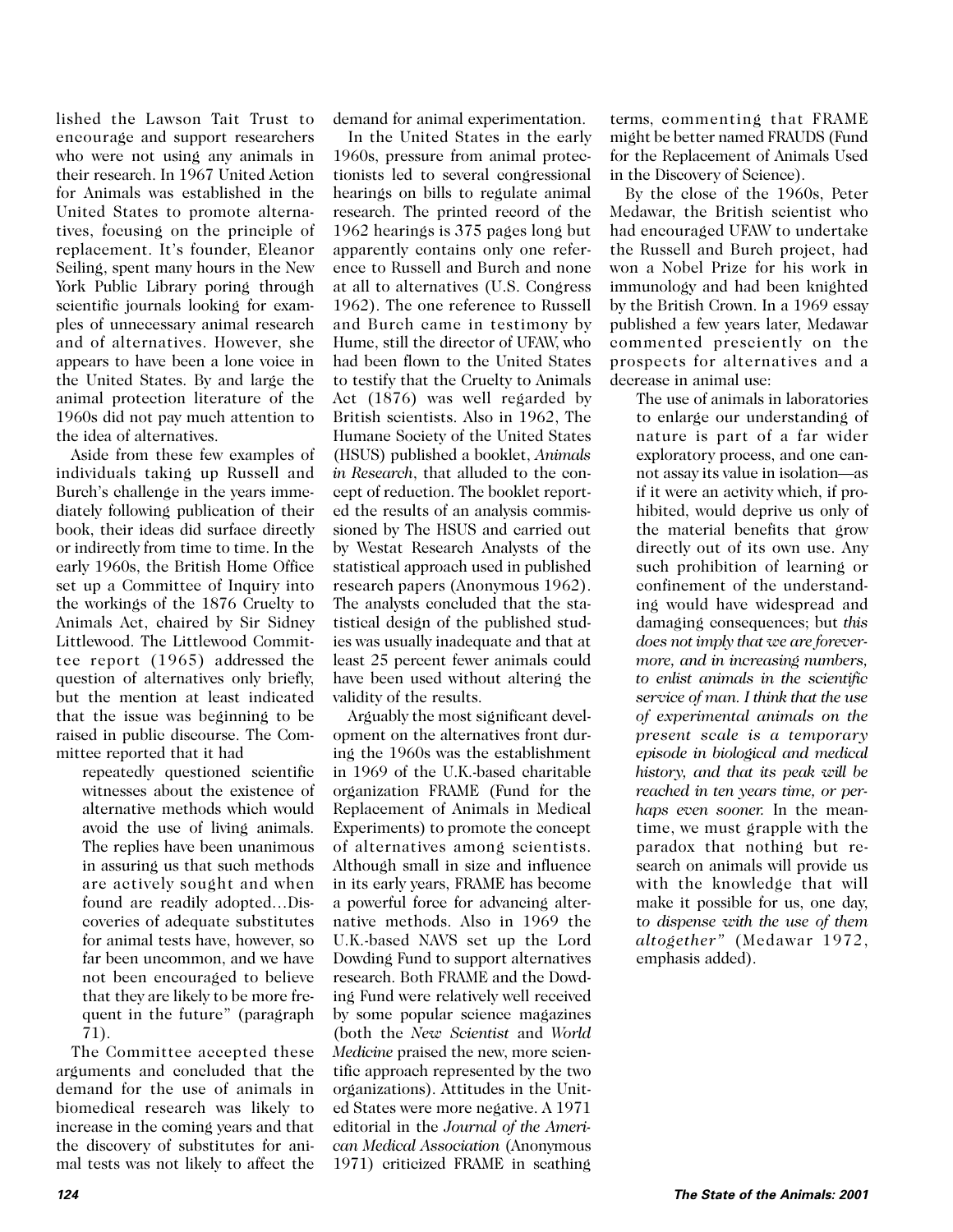#### **Table 3 Alternatives Chronology: 1970–1979**

| 1970 | FRAME publishes Is the Laboratory Obsolete?,<br>which outlines replacement methodologies such as<br>computer modeling, tissue culture studies, and the<br>use of lower organisms.                                                                 |
|------|---------------------------------------------------------------------------------------------------------------------------------------------------------------------------------------------------------------------------------------------------|
| 1971 | Council of Europe Resolution 621 suggests that<br>an alternatives database be established, the first<br>significant government recommendation<br>on alternatives.                                                                                 |
|      | Bruce Ames of the University of California at Berkeley<br>introduces a nonanimal test for detecting mutation-<br>causing substances, later known as the Ames Test,<br>using a bacterium.                                                          |
| 1972 | The Felix Wankel Prize (now 50,000 deutsche marks)<br>for advancing the field of alternatives is offered for<br>the first time.                                                                                                                   |
| 1973 | FRAME begins to publish ATLA (Alternatives to<br>Laboratory Animals).                                                                                                                                                                             |
| 1975 | The U.S. National Academy of Sciences holds the<br>United States' first major scientific meeting<br>on alternatives.                                                                                                                              |
| 1977 | The Netherlands Animal Protection Law includes a<br>specific section on alternatives that has grown into<br>a program in which the government provides the<br>equivalent of hundreds of thousands of dollars to<br>support alternatives research. |

**1978** FRAME hosts "Alternatives in Drug Development and Testing" at the Royal Society—Europe's first big scientific meeting on alternatives.

> David Smyth, president of the United Kingdom Research Defense Society—established to support animal research—publishes the first book examining alternatives since the publication of Russell and Burch's 1959 work.

**1979** At the urging of United Action for Animals, the Research Modernization Act (H.R. 4805), which would redirect 30–50 percent of animal research funding to alternatives, is introduced in Congress.

> The Swedish government allocates \$90,000 in funding for alternatives—the first government funding for alternatives.

The Dutch Minister of Health states that the government supports the use of alternatives.

### The 1970s: Animal Protectionists Heed the Call

During the 1970s, the alternatives approach became a key theme for the animal protection movement, which was growing in both size and political clout (Rowan 1989). The HSUS established a committee of experts on alternatives in the early '70s and later in the decade published a twenty-five page booklet on the subject (Rowan 1979). The political and scientific establishments also began to be drawn into the debate, as indicated by some selected events (Table 3). The first major political initiative on alternatives came in 1971 when the Council of Europe passed Resolution 621. This proposed, among other things, the establishment of a documentation and information center on alternatives and tissue banks for research. Deliberations on Resolution 621 did not begin until the late '70s, and the ensuing final Council of Europe Convention dropped some of the specific recommendations on alternatives. Instead, the Convention reflected the broad concern over animal research and made some rather general recommendations on alternatives.

In Europe a number of countries (for example, Denmark, the Federal Republic of Germany, the Netherlands, Sweden, and Switzerland) enacted animal research legislation that included specific support for alternatives. In Sweden the government established an advisory Central Committee on Experimental Animals to develop and promote alternatives and allocated the equivalent of \$90,000 annually for the support of research on alternatives. This represented the first government funding for alternatives.

In 1977 the Netherlands Animal Protection Law included a specific section on alternatives that has grown into a program in which the government provides the equivalent of hundreds of thousands of dollars to support alternatives research.

In the United Kingdom, FRAME began publishing *ATLA Abstracts* to identify articles in the scientific literature that focused on alternatives. While the journal had little impact when it was simply publishing abstracts, it started to include review articles in 1976 and then, early in the '80s, dropped the abstracts altogether and adopted its current format, which is centered on original articles. *ATLA* (Alternatives to Laboratory Animals) is now well enough established to be covered by the Science Citation Index.

In the United States, interest in alternatives grew slowly. By the mid-'70s, the term had entered the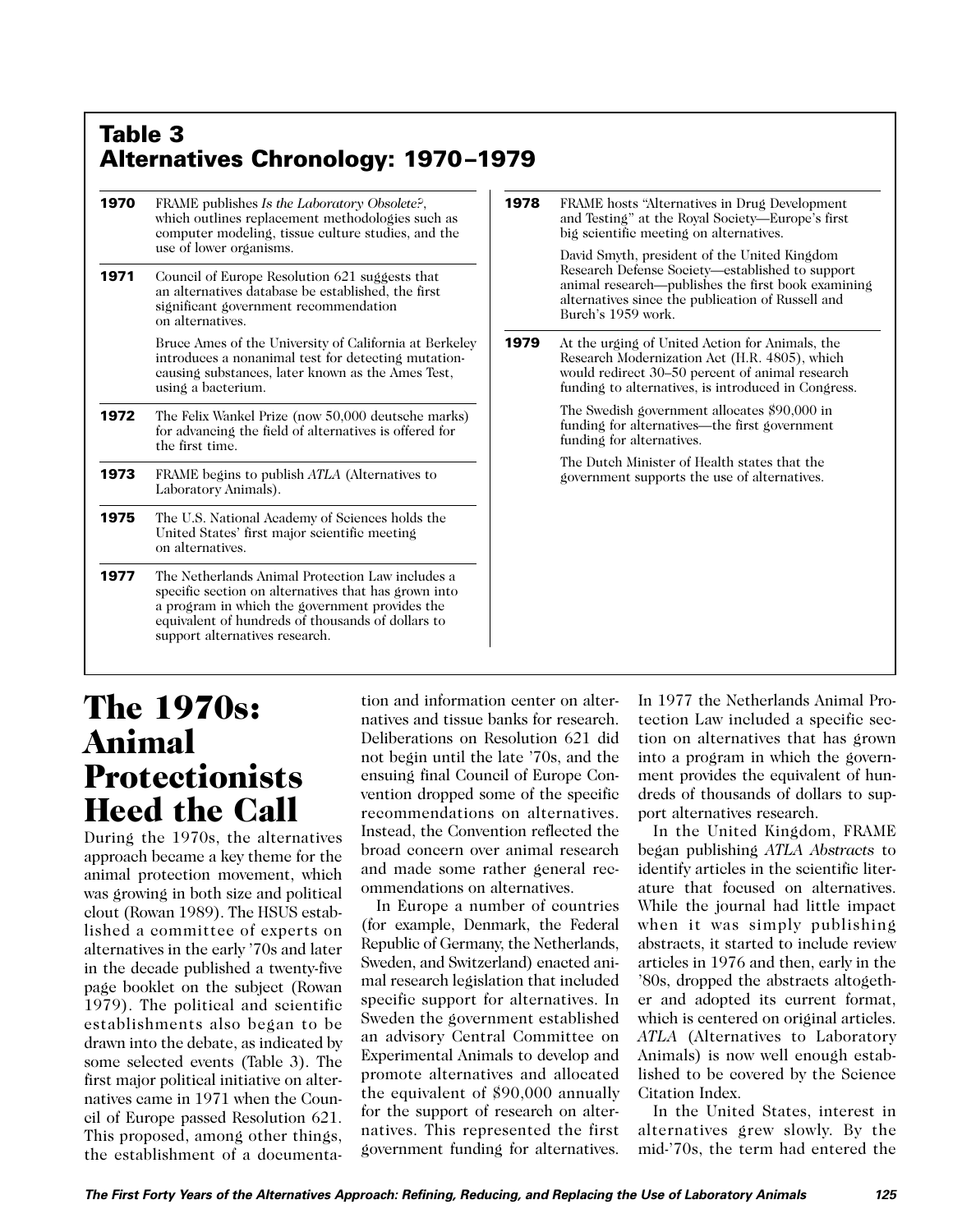### **Table 4 Alternatives Chronology: 1980–1989**

| 1980 | American activist Henry Spira launches the Draize<br>campaign against the rabbit-based eye irritancy test.                                                                                                                                      | 1986 | CAAT and Bausch and Lomb sponsor a workshop<br>on alternatives and acute ocular irritation testing.                                                                               |
|------|-------------------------------------------------------------------------------------------------------------------------------------------------------------------------------------------------------------------------------------------------|------|-----------------------------------------------------------------------------------------------------------------------------------------------------------------------------------|
|      | As a result of the Draize campaign, Revlon gives a<br>\$750,000 grant to Rockefeller University to establish<br>an alternatives research program.                                                                                               |      | The UK's Animals (Scientific Procedures) Act<br>replaces the 1876 act.                                                                                                            |
|      | The New England Antivivisection Society gives<br>\$100,000 for alternatives research on tissue culture,<br>and a second animal-welfare consortium provides                                                                                      |      | The U.S. Congress's Office of Technology Assessment<br>issues a landmark report, "Alternatives to Animal Use<br>in Research, Testing and Education."                              |
|      | \$176,000 for Chorio-Allantoic Membrane (CAM)<br>test development.                                                                                                                                                                              | 1987 | The Council of Environmental Ministers of the<br>European Community enacts EC Directive 86/609,<br>requiring that member countries develop legislation<br>promoting the Three Rs. |
| 1981 | As a result of the Draize campaign, the cosmetics<br>industry gives \$1 million to Johns Hopkins University<br>to establish the Center for Alternatives to Animal<br>Testing (CAAT) (Avon and Bristol-Myers Squibb<br>were the leading donors). |      |                                                                                                                                                                                   |
|      |                                                                                                                                                                                                                                                 |      | An FDA survey reports a 96 percent decrease in the<br>use of the classic LD50 tests in 1985 compared with<br>the period 1975–1979.                                                |
|      | Swiss animal legislation specifically requires<br>consideration of alternatives.                                                                                                                                                                |      | Two new cell toxicology journals, Toxicology In Vitro<br>and Molecular Toxicology, are established.                                                                               |
|      | Zbinden and Flury-Roversi publish a critique of<br>the LD50 Test.                                                                                                                                                                               |      | The Organization for Economic Cooperation and<br>Development (OECD) announces changes in its<br>guidelines for acute oral and dermal toxicity and                                 |
| 1982 | Colgate Palmolive provides \$300,000 to investigate<br>the CAM system.                                                                                                                                                                          |      | starts to discuss alternatives.<br>British Industrial Biological Research Association                                                                                             |
|      | CAAT holds its first symposium.                                                                                                                                                                                                                 |      | (BIBRA) increases funding of alternatives research<br>to $$700,000$ per annum.                                                                                                    |
| 1983 | Switzerland provides two million Swiss francs over<br>two years for alternatives research.                                                                                                                                                      |      | The Industrial In Vitro Toxicology Society (IVTS)<br>is established in the United Kingdom.                                                                                        |
|      | The Food and Drug Administration (FDA) formally<br>announces that it no longer requires data from the<br>classical LD50 Test.                                                                                                                   |      | Federal Republic of Germany enacts new laws<br>on animal protection requiring consideration<br>of alternatives in animal research.                                                |
|      | Utrecht University in the Netherlands establishes<br>research and education programs directed towards<br>further implementation of the Three Rs.                                                                                                |      | The HSUS publishes an analysis of the historical<br>importance of alternative methods in biomedical<br>research awarded Nobel Prizes.                                             |
| 1984 | FRAME receives \$160,000 from the Home Office—the<br>first UK government funding for alternatives research.                                                                                                                                     |      | The Dutch Alternatives to Animal Experiments Platform<br>is established with participation from government,<br>industry, and animal welfare organizations.                        |
| 1985 | The Health Research Extension Act is passed,<br>requiring the NIH to develop a plan for alternatives.                                                                                                                                           |      | In Vitro Toxicology: A Journal of Molecular and<br>Cellular Toxicology is established.                                                                                            |
|      | Animal Welfare Act amendments are passed,<br>requiring greater attention to alternatives to research<br>techniques that cause pain and distress.                                                                                                |      | The Swiss Foundation "Finanzpool 3 R" is established<br>to support alternatives research with one million<br>Swiss francs.                                                        |
|      | Index Medicus, an index of published biomedical<br>studies, adds the subject heading "Alternatives<br>to Animal Testing."                                                                                                                       |      | (continued on next page)                                                                                                                                                          |
|      | The European Research Group into Alternatives<br>to Toxicity Testing (ERGATT) is formed.                                                                                                                                                        |      |                                                                                                                                                                                   |
|      | The Soap and Detergent Association (USA) initiates<br>the In Vitro Alternatives Program.                                                                                                                                                        |      |                                                                                                                                                                                   |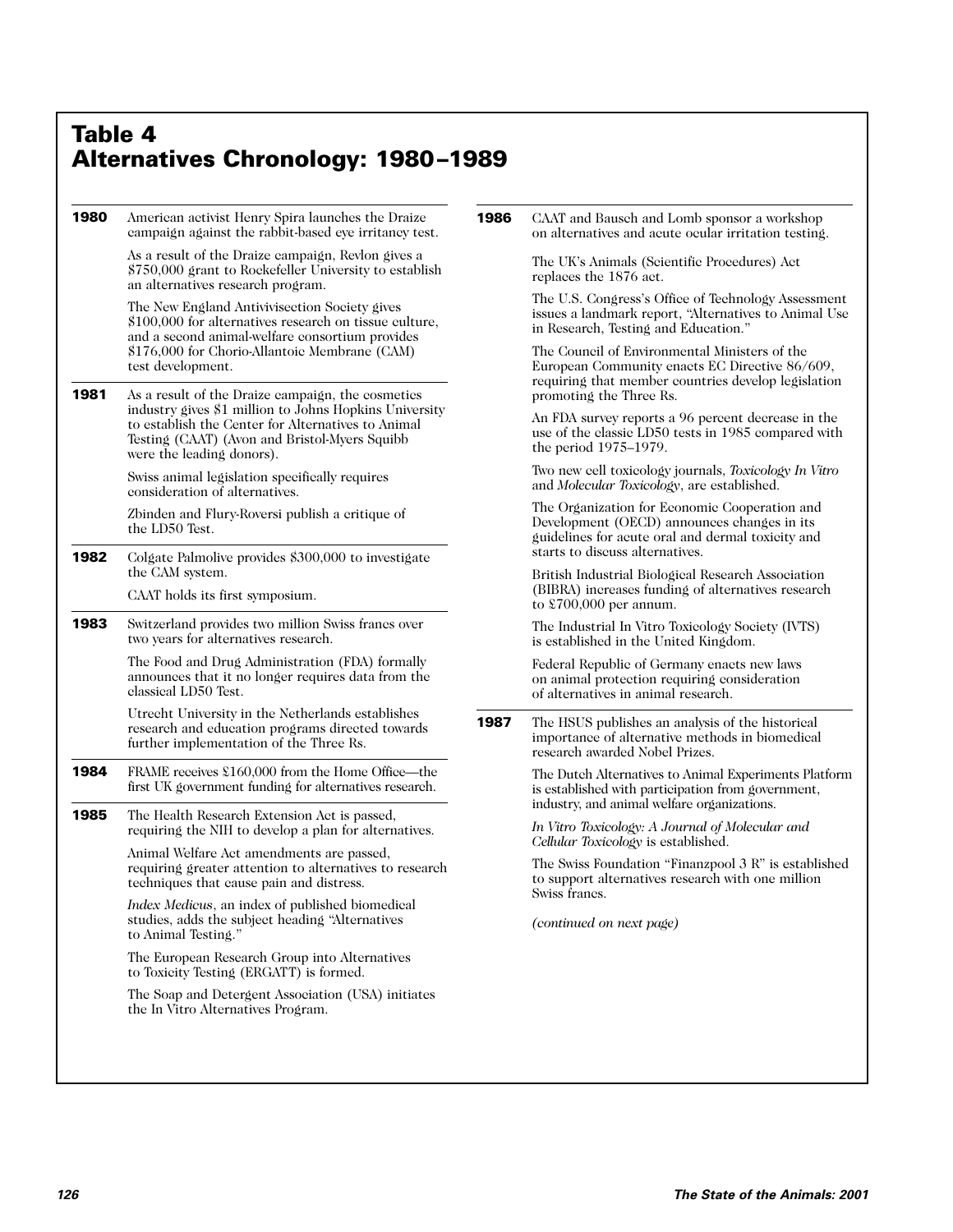*continued from previous page*

### **Table 4 Alternatives Chronology: 1980–1989**

**1988** A government/industry workshop is held on alternatives in ocular irritancy testing, to review the Soap and Detergent Association's Alternatives Program. The Industrial In Vitro Toxicology Group holds its first meeting. The U.S. Republican presidential platform encourages the implementation of alternatives to animal testing. The J.F. Morgan Foundation for Alternatives Research is established in Canada. The Swiss government's Office for Animal Experiments and Alternatives is established. **1989** The Center for the Documentation and Evaluation of Alternative Methods to Animal Experiments, known by its German acronym ZEBET, is established in Germany. Procter and Gamble announces that it is contributing \$450,000 per year for three years to its University Animal Alternative Research Program. Avon Products announces that it will no longer use the Draize Test. The Scandinavian Society for Cell Biology establishes the Multicenter Evaluation of In Vitro Cytotoxicity (MEIC) to assess alternatives to LD50 testing for acute toxicity. The Second International Conference on Practical In Vitro Toxicology is held in the United Kingdom. The Swedish Fund for Scientific Research without Animal Experiments invests 700,000 Swedish crowns in alternatives projects. The Clonetics Corporation begins to market cells and cell testing methods. The American Anti-Vivisection Society establishes the Demeter Fund (later known as the Alternatives Research and Development Foundation) in order to support nonanimal research, funding up to \$50,000 annually for one or more projects.

vocabulary of the animal movement on a large scale and had begun to find its way into the scientific literature (Phillips and Sechzer 1989). The National Academy of Sciences (NAS) organized a meeting on alternatives in 1975 (NAS 1977), but the broader scientific community was not happy about the idea of alternatives, and there was much criticism of the Academy for providing a platform for "antivivisectionists" by organizing the meeting. In the late '70s, Seiling of United Action for Animals managed to persuade a New York congressman to introduce the Research Modernization Act, which called on the National Institutes of Health (NIH) to reallocate 30 to 50 percent of all money spent on animal research to "alternatives" (in the narrow sense of replacement, not the full Three Rs). The Act caught the imagination of the animal protection movement in spite of its vague language and lack of contact

with political realities. This public pressure then forced Congress to start to pay attention to alternatives.

### The 1980s: Government and Industry Begin to Heed the Call

The growing pressure from the animal protection community for alternatives paid dividends in the '80s, as industry in Europe and America began to embrace the alternatives concept and governments played an increasingly important role (Table 4).

In 1983 Switzerland enacted a legislative requirement for consideration of alternatives and the government earmarked two million Swiss francs over two years for alternatives

research. Five years later the Swiss government established an office for animal experiments and alternatives.

In 1986 the Council of Environmental Ministers of the European Communities passed EEC Directive 86/ 609, which required member countries to develop enabling legislation promoting the Three Rs. The Animals (Scientific Procedures) Act of 1986, replacing the 1876 Cruelty to Animals Act, was passed in the United Kingdom. It required greater attention to the issue of animal suffering (refinement). Also in 1986 the Federal Republic of Germany enacted new laws on animal protection requiring consideration of alternatives in animal research. Three years later Germany established the Center for the Documentation and Evaluation of Alternative Methods to Animal Experiments, known by its German acronym ZEBET, which spearheaded several government initiatives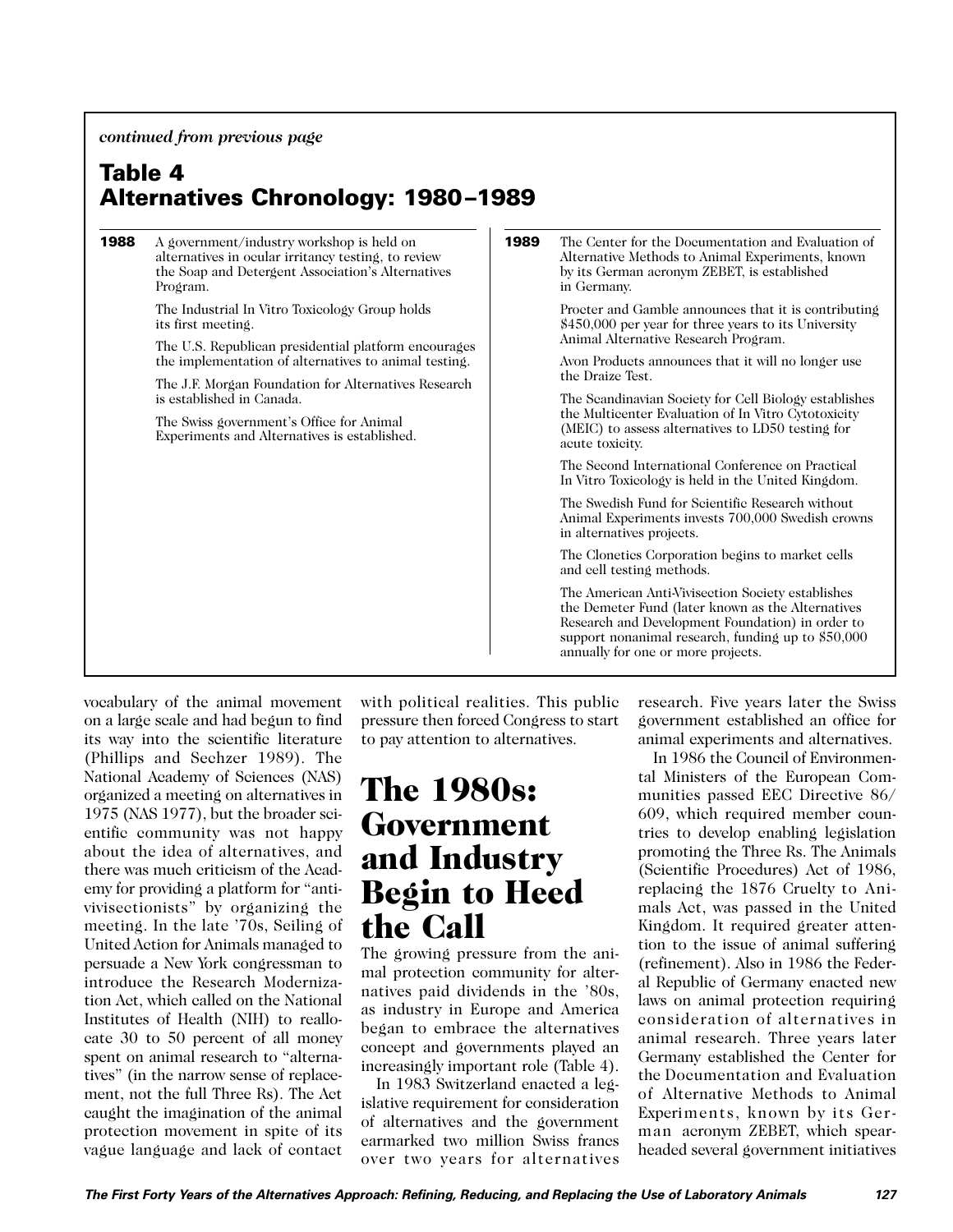to validate alternative tests. In the Netherlands government officials began collecting data on the extent of the suffering experienced by laboratory animals, and the Organization for Economic Cooperation and Development (OECD), driven by representatives from Europe, began to address the Three Rs in their guidelines for toxicity testing.

Worldwide, probably the most significant event in the '80s was the launching of campaigns in many of the developed countries against animal testing of cosmetics, toiletries, and household products. These campaigns built on the efforts and publications during the late '70s by scientists and organizations such as FRAME, which laid out the scientific challenges to the routine use of animals in toxicity testing (Balls et al. 1983; Zbinden and Flury-Roversi 1981). The main actor in the U.S. animal protection campaign was labor and civil rights activist Henry Spira, who turned his attention to animals after reading an article by Australian philosopher Peter Singer (1973). Spira contacted with activists in England (such as Jean Pink of Animal Aid, who had been targeting cosmetics testing since 1977), Europe, and Australia and helped to focus and coordinate protests against the eye irritancy testing (the Draize Test) of cosmetics worldwide.

In the United States, Spira's campaign built a coalition of four hundred animal protection organizations that targeted the use of the Draize Test by cosmetic companies in general and Revlon in particular. Within twelve months, the coalition's activities resulted in more than \$1.75 million of funding for alternatives research. The Rockefeller University received \$750,000 from Revlon to establish a laboratory for *in vitro* toxicological assay development, and the Johns Hopkins University Center for Alternatives to Animal Testing (CAAT) was established with \$1 million from the Cosmetic, Toiletry, and Fragrance Association. Avon Products, Bristol-Myers Squibb, and other companies provided the bulk of the

funds for CAAT and also provided funds for FRAME programs in the United Kingdom.

The effectiveness of Spira's campaign was based on several factors. First, he engaged in extensive preliminary planning and preparation. For example, Spira acquired numerous copies of the government Draize Test training film and slides (showing inflamed and damaged rabbit eyes) *before* the campaign started. (By late 1980 these materials were no longer being handed out for free by the government to anyone who asked.) Second, he did not shy away from the hard-nosed street politics he had learned in the labor and civil rights campaigns; he made skillful use of demonstrations and the media. Third, he was always willing to negotiate with the opposition and he avoided *ad hominem* attacks and insults. This earned him the respect of his opponents. Fourth, he engaged in a constant search for solutions in which everyone could feel he or she had won something. (Importantly, he did not boast to the media about victories over corporate targets.) When Revlon finally negotiated a settlement with Spira that set up the Rockefeller alternatives research program, Spira not only stopped his campaign, but he also praised Revlon for its innovative program and invited other cosmetic companies to take similarly progressive steps.

The Draize campaign initiated enormous changes in the field of alternatives in toxicity testing. From 1981 to 1991, there was a tremendous shift in attitude toward alternatives in toxicity testing within industry. Corporate toxicologists who had gone along with the initial grants for alternatives research in 1980 and 1981 because they felt such actions were necessary for public relations reasons, became excited by the technical and scientific challenge of alternatives by the end of the decade. Colgate-Palmolive began to fund research into the Chorio-Allantoic Membrane (CAM) test in 1982 (to the tune of \$300,000) and within

three years had set up an alternatives program in its in-house laboratories. Procter and Gamble and Bristol-Myers Squibb made the search for alternatives part of their corporate culture; they currently provide millions of dollars annually for intramural and extramural alternatives programs. Industrial *in vitro* toxicology associations have been started in both Europe and the United States, and several toxicology journals specializing in *in vitro* approaches were established in the late 1980s. For-profit companies that develop and market *in vitro* tests, such as the Clonetics Corporation and the National Testing Corporation, later known as In Vitro International, were established.

Despite all the interest, however, scientists were still cautious about relying too heavily on the new *in vitro* techniques. Toxicological risk evaluation is a difficult art, and the transformation of alternative methods from screening tools for preliminary decision-making to their use as replacements for whole animals did not begin to come to fruition until the 1990s. However, a widespread consensus emerged during the '80s that toxicology testing needed to move in a different direction. Thus, at CAAT's first symposium (in 1982), the participants mostly wondered *if* an alternative to the Draize Test could be found (Goldberg 1983), but within five years, participants at CAAT symposia were discussing *when* such an alternative would be available.

While similar developments were evident in Europe, there were large segments of scientists outside industry that resisted the concept of alternatives in the United States. In fact, important research institutions such as the NIH avoided use of the term "alternatives" whenever possible. For example, the Health Research Extension Act of 1985 required the NIH to establish an alternatives program, to which the NIH gave the awkward title "Biomedical Models and Materials Resources." A few years later, a Public Health Service draft document on animal welfare commented that "efforts have led to the discovery of research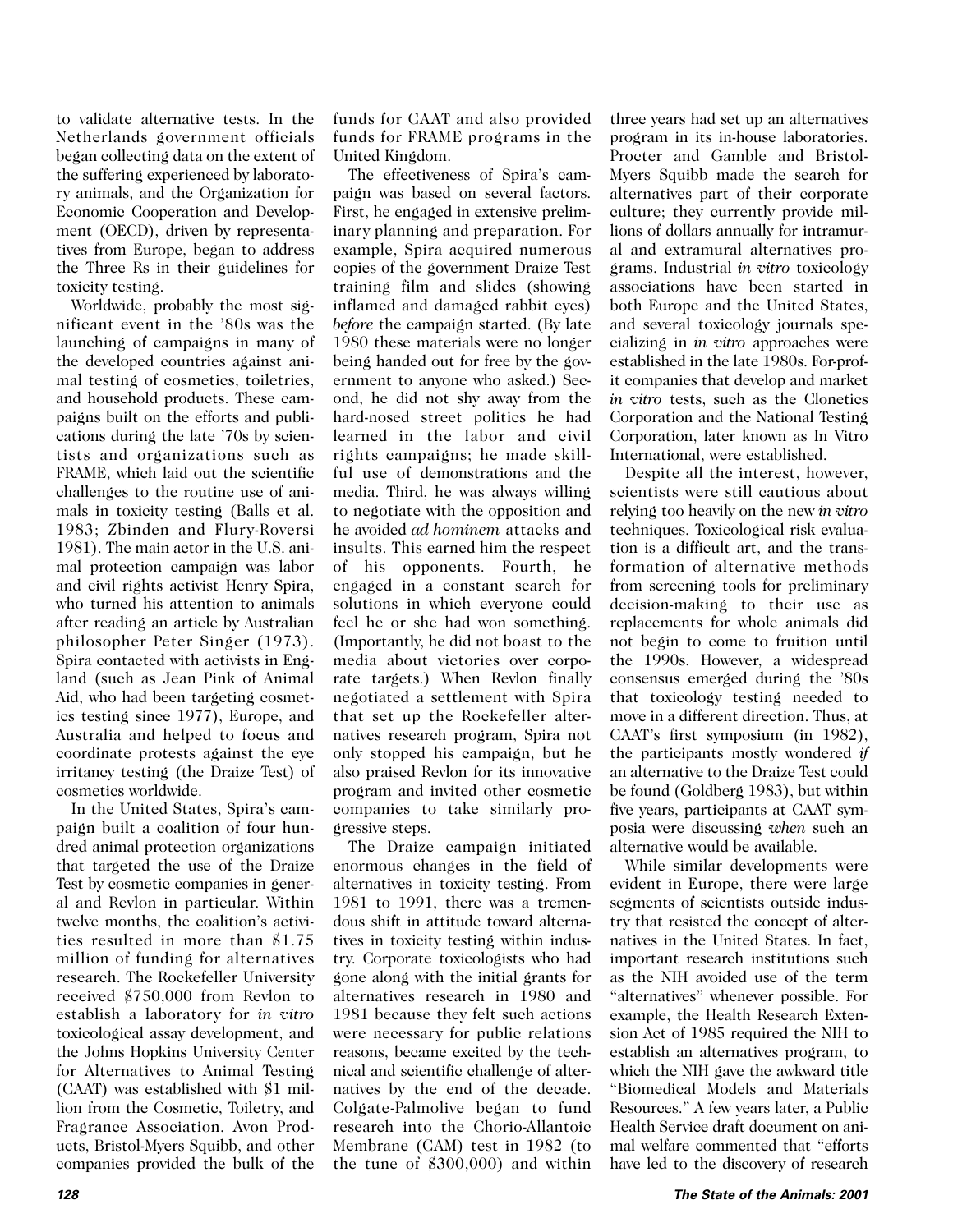methods that are useful as 'adjuncts' to animal research, in that they complement animal models but rarely replace them. Thus, these adjuncts are not true 'alternatives'—even the use of this latter term can be misleading" (Public Health Service 1989).

A more balanced approach to the issue was evident in the U.S. Office of Technology Assessment's landmark report, "Alternatives to Animal Use in Research, Testing and Education," which was produced by a government office outside the orbit of the NIH and Public Heath Service. In fact, in drafting the Animal Welfare Act, Congress stipulated that the U.S. Department of Agriculture, and not the Public Health Service or its parent agency (the Department of Health, Education, and Welfare, as it was then known), oversee animal use in biomedical research.

### The 1990s: Alternatives Begin to Be Validated and Accepted for Regulatory Use

If the 1970s were marked by an increase in interest in alternatives and the '80s by an increase in activity on this front, the 1990s was a period of maturation for the alternatives approach. The field already had a few academic centers, high-technology companies, and journals dedicated to the cause, as well as backing from national laws. What it needed was a better sense of when a new alternative test was qualified to replace an animal test; in other words, What constituted adequate "validation" (Goldberg 1987)? The field also needed more government-based centers not only to partner with industry and others in validating alternative tests, but perhaps more importantly, to give their stamp of approval to adequately validated tests, which would then allow for regulatory acceptance.

In Europe both needs were addressed by the establishment in 1992 of the European Centre for the Validation of Alternative Methods (ECVAM), headed by Michael Balls of FRAME (Table 5). ECVAM took an active role in establishing validation criteria and in funding and managing validation programs for promising alternative methods, and it was the European Union's (EU) primary authority for approving alternative tests.

ECVAM's counterpart in the United States is the Interagency Coordinating Committee on the Validation of Alternative Methods (ICCVAM), established in 1994. ICCVAM was the successor to the informal Interagency Regulatory Alternatives Group and was an outgrowth of the NIH Revitalization Act of 1993. This legislation directed the National Institute of Environmental Health Sciences (NIEHS, one of the NIH institutes) to establish criteria for the validation and regulatory acceptance of alternative testing and to outline a process for regulatory review of potential alternative methods. To accomplish these tasks, the NIEHS asked the various federal regulatory and research-oriented agencies to appoint representatives to an ad hoc interagency committee to draft a report. The ICCVAM report, "Validation and Regulatory Acceptance of Toxicological Test Methods," was issued in 1997 (ICCVAM 1997). With ICCVAM's original mission accomplished, the participating federal agencies decided to change ICCVAM's status from an ad hoc entity to a standing committee to facilitate the ongoing regulatory review and acceptance of alternative methods. ICCVAM is staffed by employees who have other responsibilities to their parent agencies, so to facilitate ICCVAM's new role, the NIEHS established a support center, the National Toxicology Program Interagency Center for the Evaluation of Alternative Toxicological Methods (NICEATM) in 1998.

Several large-scale validation efforts were launched during the 1990s, and ECVAM played a role in many of these

through coordination, participation, or funding. The establishment of ECVAM and ICCVAM gave industry the confidence to invest in new tests and their validation, knowing that regulatory authorities were available to give advice on validation and acceptance criteria and foster the administrative process of regulatory acceptance. The efforts of ECVAM, ICCVAM, industry, and others began to bear fruit in the late 1990s. In 1998 ECVAM endorsed the 3T3 Neutral Red Uptake Phototoxicity Test for assessing phototoxicity and the Transepithelial Electrical Resistance Test and Episkin (and similar bioengineered skin constructs) for assessing skin corrosivity. The same year ECVAM also endorsed *in vitro* methods as alternatives to the ascites (mouse-based) method for producing monoclonal antibodies. The following year, ICCVAM recommended Corrositex® for assessing skin corrosivity and the Local Lymph Node Assay (a reduction and refinement alternative) for assessing allergic contact dermatitis. ICCVAM's recommendations are not binding on the individual regulatory agencies (for example, the Food and Drug Administration), but may be accepted (or not) according to agency needs; so far the agencies have acted favorably on ICC-VAM's recommendations.

In addition to ICCVAM and ECVAM, the OECD has emerged as a significant authority in the acceptance of alternative methods. The OECD, an international organization that facilitates trade, formally accepted the Fixed Dose Procedure (in 1991), the Acute Toxic Class Method (1993), and the Up and Down Method (1997) as reduction alternatives to the LD50 Test for acute toxicity (the Fixed Dose Procedure is also a refinement alternative). In 1996 the OECD hosted a workshop to develop internationally harmonized criteria for the validation and regulatory acceptance of alternative methods (OECD 1996).

The "internationalization" of the alternatives field has also been aided by the establishment of the triennial World Congress on Alternatives and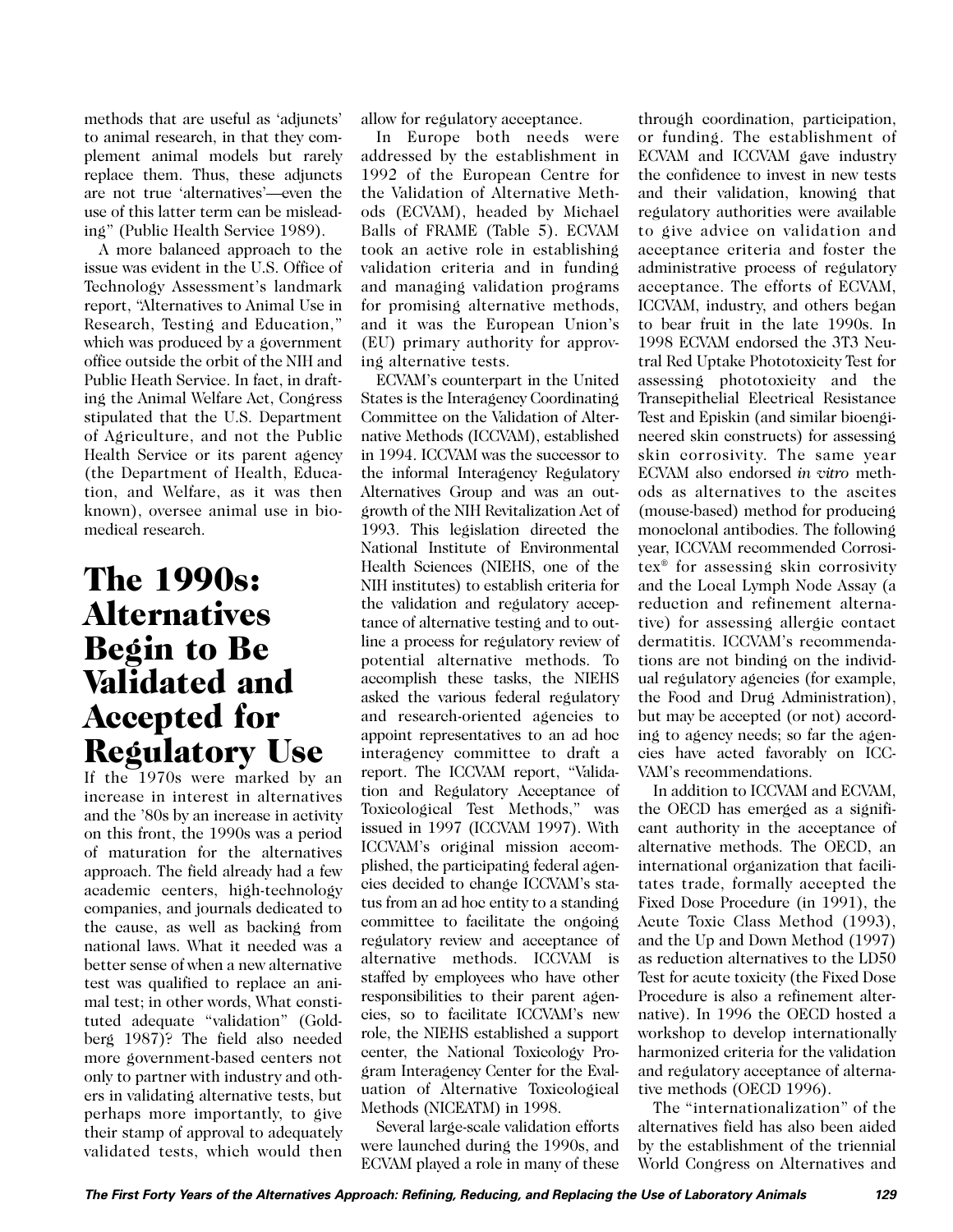### **Table 5 Alternatives Chronology: 1990–1999**

| 1990 | CAAT and ERGATT hold a workshop on validation<br>of alternative methods.                                                                                                                                                                                        | 1993 | The NIH Revitalization Act of 1993 directs the NIEHS<br>to establish criteria for the validation and regulatory<br>acceptance of alternative testing and to outline a<br>process for regulatory review of potential alternative<br>methods; it also directs the NIH director to establish<br>an alternatives program and to report on its<br>progress annually. |
|------|-----------------------------------------------------------------------------------------------------------------------------------------------------------------------------------------------------------------------------------------------------------------|------|-----------------------------------------------------------------------------------------------------------------------------------------------------------------------------------------------------------------------------------------------------------------------------------------------------------------------------------------------------------------|
|      | The University of California Alternatives Center<br>is established at UC-Davis.                                                                                                                                                                                 |      |                                                                                                                                                                                                                                                                                                                                                                 |
|      | The Platform for Alternatives to Animal Experiments<br>in the Netherlands allocates the equivalent of<br>\$700,000 annually for the promotion and validation<br>of research into the Three Rs and the improvement<br>of housing and care systems.               |      |                                                                                                                                                                                                                                                                                                                                                                 |
|      |                                                                                                                                                                                                                                                                 |      | The first World Congress on Alternatives and Animal<br>Use in the Life Sciences: Education, Research, and<br>Testing, takes place in Baltimore.                                                                                                                                                                                                                 |
|      | The HSUS establishes the Russell and Burch Award<br>for scientists who have made outstanding<br>contributions to alternative methods.                                                                                                                           |      | Member states of the European Union agree on the<br>goal that everything possible should be done to<br>achieve a reduction of 50 percent in the use of<br>vertebrate animals for experimentation and other<br>scientific purposes by the year 2000.                                                                                                             |
|      | The Japanese Society for Alternatives to Animal<br>Experimentation begins publishing the journal<br>AATEX (Alternatives to Animal Testing and<br>Experimentation).                                                                                              |      |                                                                                                                                                                                                                                                                                                                                                                 |
|      |                                                                                                                                                                                                                                                                 |      | The Interagency Regulatory Alternatives Group holds<br>its second meeting on alternatives, in Washington, D.C.                                                                                                                                                                                                                                                  |
| 1991 | The Interagency Regulatory Alternatives Group holds a<br>workshop, "Eye Irritation Testing Alternatives: Proposals<br>for Regulatory Consensus," in Washington, D.C.                                                                                            |      | Dr. Michael Balls of FRAME is appointed director<br>of ECVAM.                                                                                                                                                                                                                                                                                                   |
|      | The HSUS presents Alan Goldberg, director of CAAT,<br>with the first Russell and Burch Award.                                                                                                                                                                   | 1994 | The U.S. federal government establishes the<br>Interagency Coordinating Committee on the<br>Validation of Alternative Methods (ICCVAM),<br>co-chaired by William Stokes of NIEHS and<br>Richard Hill of EPA, in response to the<br>1993 NIH Revitalization Act.                                                                                                 |
|      | The OECD accepts the Fixed Dose Procedure as an<br>alternative to the LD50 Test.                                                                                                                                                                                | 1995 |                                                                                                                                                                                                                                                                                                                                                                 |
|      | Representatives of regulatory agencies in Japan,<br>Europe, and the United States agree to drop the<br>classic LD50 Test as a required measure of<br>acute toxicity.                                                                                            |      | The Netherlands Centre for Alternatives to Animal<br>Use (NCA) is established as a national information<br>center on alternatives.                                                                                                                                                                                                                              |
|      | The UK Home Office announces a grant program for<br>the funding of alternatives research.                                                                                                                                                                       |      | The Gillette Company and The HSUS launch a<br>program to fund research and development of<br>alternative methods; two grants of \$50,000 each<br>are awarded annually.                                                                                                                                                                                          |
|      | The Second Report of the FRAME Toxicity Committee<br>is published in ATLA.                                                                                                                                                                                      |      |                                                                                                                                                                                                                                                                                                                                                                 |
|      | The Swiss Institute for Alternatives to Animal Testing<br>(SIAT) is established in Zurich.                                                                                                                                                                      | 1996 | The second World Congress on Alternatives and<br>Animal Use in the Life Sciences is held in Utrecht,<br>the Netherlands.                                                                                                                                                                                                                                        |
| 1992 | The European Centre for the Validation of Alternative<br>Methods (ECVAM) is established.                                                                                                                                                                        |      | The OECD holds a workshop to develop<br>internationally harmonized criteria on validation                                                                                                                                                                                                                                                                       |
|      | The European Parliament amends the Cosmetic<br>Directive 76/768 to ban the marketing of cosmetics<br>tested on animals after January 1, 1998 (a decision<br>on the ban is later postponed until June 30, 2000).<br>CAAT hosts a tenth anniversary conference in |      | and regulatory acceptance.<br>CAAT, The HSUS, Procter and Gamble, and other                                                                                                                                                                                                                                                                                     |
|      |                                                                                                                                                                                                                                                                 |      | organizations establish Altweb, a website devoted<br>to information on alternative methods.                                                                                                                                                                                                                                                                     |
|      | Baltimore, Md., giving Founders' Awards to Dr. D.A.<br>Henderson, the CTFA, and Henry Spira.                                                                                                                                                                    | 1997 | ICCVAM issues guidelines on criteria for validation<br>and regulatory acceptance of alternative methods.                                                                                                                                                                                                                                                        |
|      |                                                                                                                                                                                                                                                                 |      | The Institute for In Vitro Sciences is established<br>in Gaithersburg, Md.                                                                                                                                                                                                                                                                                      |
|      |                                                                                                                                                                                                                                                                 |      | (continued on next page)                                                                                                                                                                                                                                                                                                                                        |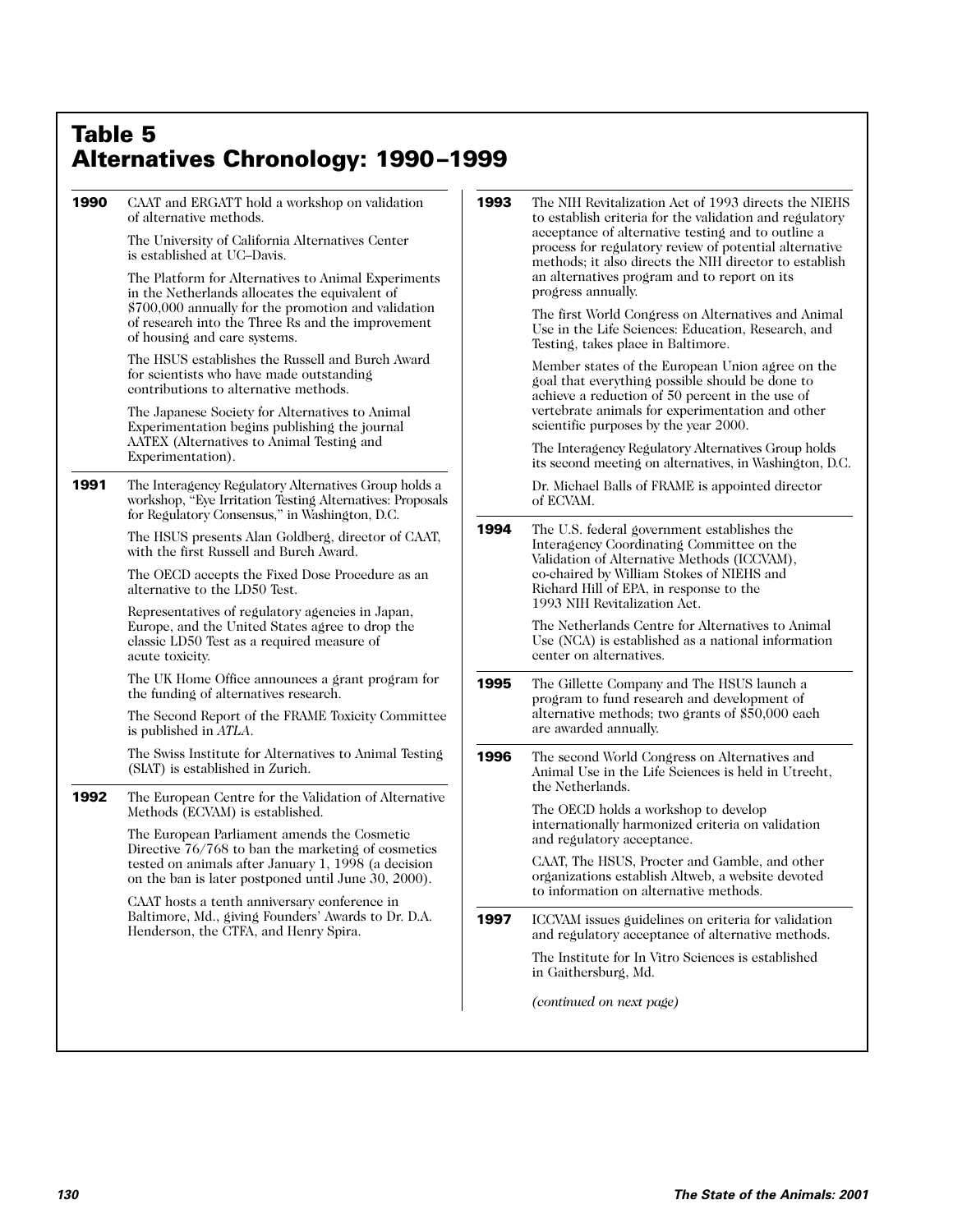*continued from previous page*

### **Table 5 Alternatives Chronology: 1990–1999**

| 1998 | The HSUS presents the FDA's Neil Wilcox and<br>ICCVAM's William Stokes with the Russell and Burch<br>award for their contribution to the development<br>of alternatives.                                                                                                     | 19 |
|------|------------------------------------------------------------------------------------------------------------------------------------------------------------------------------------------------------------------------------------------------------------------------------|----|
|      | ECVAM accepts the following alternative methods:<br>3T3 NRU PT test as an alternative for assessing<br>phototoxicity, Episkin and similar methods for assessing<br>skin corrosivity, and TER (transepithelial electrical<br>resistance) test for assessing skin corrosivity. |    |
|      | ECVAM endorses in vitro methods as alternatives<br>to the ascites method for the production of<br>monoclonal antibodies.                                                                                                                                                     |    |
|      | The National Toxicology Program Interagency<br>Center for the Evaluation of Alternative Toxicological<br>Methods (NICEATM) is established to provide<br>support to ICCVAM.                                                                                                   |    |
|      |                                                                                                                                                                                                                                                                              |    |

**999** The third World Congress on Alternatives and Animal Use in the Life Sciences is held in Bologna, Italy.

> The HSUS presents Procter and Gamble scientist Dr. Katherine Stitzel with the Russell and Burch award for her contribution to the development of alternatives.

CAAT holds TestSmart (a humane and efficient approach to regulatory toxicity data) workshops in order to discuss alternatives to animal testing in the Environmental Protection Agency's High Production Volume (HPV) chemical testing program.

The EPA announces major changes in its HPV program, including funding for alternative methods, following the TestSmart workshops and negotiations with animal protection organizations.

ICCVAM endorses Corrositex® for the assessment of skin corrosivity and the Murine Local Lymph Node Assay for the assessment of allergic contact dermatitis.

Animal Use in the Life Sciences, the first of which was held in Baltimore in 1993 (Goldberg and van Zutphen 1995); the second in Utrecht, the Netherlands, in 1996 (van Zutphen and Balls 1997); and the third in Bologna, Italy, in 1999. The international exchange of information on alternatives was also given a boost in 1996 with the establishment of Altweb, an Internet web site spearheaded by CAAT, Procter and Gamble, The HSUS, and others.

Political pressure played a significant role in moving the alternatives issue during the 1990s, more directly in Europe than in the United States. The issue had some momentum of its own, but outside pressure spurred progress. In Europe, for example, the European Parliament amended the Cosmetic Directive 76/768 to ban the marketing of cosmetics tested on animals after January 1, 1998, regardless of whether such testing was conducted in Europe. Although a decision on the marketing ban was later postponed until June 30, 2000, the Cosmetic Directive amendment led to the formation of ECVAM and encouraged research and development

of alternatives by the European cosmetics trade association (COLIPA) and others. The marketing ban would have affected companies in the United States as well as in Europe, so the amendment also kept some political pressure focused on the issue in the United States.

Since the most recent postponement of the marketing ban, a new amendment (the seventh) has been proposed. It calls for: (1) a ban on animal testing of finished products in the European Union as soon as the directive comes into force, (2) a ban on animal testing of cosmetic ingredients where alternatives are available, and (3) a complete ban on animal testing of cosmetic ingredients within three years of implementation of the directive, regardless of the availability of alternatives. The European Commission has stated that only one two-year postponement of the ingredients-testing ban would be considered. Consequently, an absolute ban on ingredients testing could become effective within five years of implementation of the directive. Finally, the directive states that a marketing ban, which would have

affected countries outside of the European Union, will not occur due to potential problems with World Trade Organization rules; this effectively "kills" the proposed sixth amendment.

Alternatives legislation in the United States in the 1990s was largely a cooperative venture between industry and animal protection. The alternatives language in the NIH Revitalization Act of 1993, which led to the creation of ICCVAM, was the product of efforts of several industry and animal protection representatives working with Rep. Henry Waxman. A similar coalition led to the introduction of the ICCVAM Authorization Act in the Senate (1999) and House (2000) in an effort to strengthen ICCVAM and make it a permanent entity. As of October 2000, this legislation was pending.

# **Discussion**

Many animal protectionists are frustrated with the pace at which the use of animals in research and testing is being replaced, reduced, and refined. However, the growth of the alterna-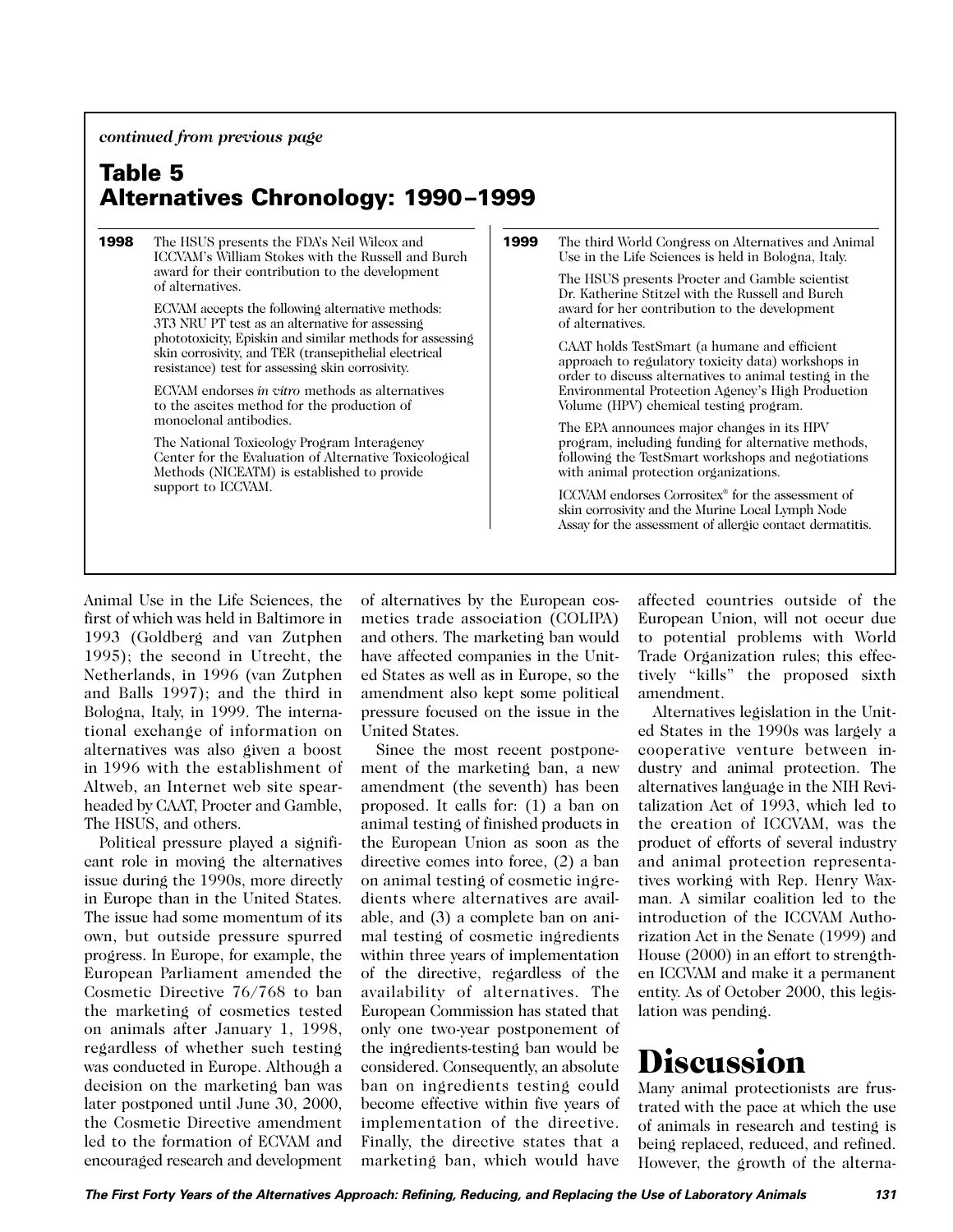#### **Abbreviations**

| <b>ATLA</b>  | Alternatives to<br>Laboratory Animals                                                                      |
|--------------|------------------------------------------------------------------------------------------------------------|
| <b>CAAT</b>  | Center for Alternatives<br>to Animal Testing                                                               |
| <b>CAM</b>   | Chorio-Allantoie<br>Membrane                                                                               |
| ERGATT       | European Research<br>Group into Alternatives<br>in Toxicity Testing                                        |
| <b>FRAME</b> | Fund for the<br>Replacement of Animals<br>in Medical Experiments                                           |
| <b>HPLC</b>  | High Pressure Liquid<br>Chromatography                                                                     |
| <b>IACUC</b> | <b>Institutional Animal</b><br>Care and Use<br>Committee                                                   |
| <b>NAS</b>   | National Academy<br>of Sciences (USA)                                                                      |
| <b>NAVS</b>  | National Anti-Vivisection<br>Society (UK)                                                                  |
| NIH          | National Institutes<br>of Health (USA)                                                                     |
| OECD         | Organization for<br><b>Economic Cooperation</b><br>and Development                                         |
| UFAW         | Universities Federation<br>for Animal Welfare                                                              |
| ZEBET        | Zentralstelle zur<br>Erfassung und<br>Bewertung von<br>Ergänzungs und<br>Ersatzmethoden zum<br>Tierversuch |

tives field since the publication of Russell and Burch's seminal book in 1959 has been remarkable, especially considering that the animal protection community itself did not embrace the alternatives issue in a significant way until the late 1970s. During the 1980s cosmetics and consumer products companies began investing millions of dollars into research and development of alternatives, national governments incorporated the alternatives approach into their animal protection legislation and, in some cases, began funding research and development of alternatives, some companies began developing and marketing alternative test kits, academic centers devoted to the issue began to be established, and the field of *in vitro* toxicology blossomed. During the 1990s government centers devoted to the validation and regulatory acceptance of alternative methods were established in Europe and the United States, the triennial World Congresses on Alternatives began, and alternative tests began to be formally approved and accepted by regulatory agencies.

Have these developments translated into a decrease in the use of laboratory animals and in their levels of pain and distress? Most countries that keep records on the use of research animals report a fall in laboratory animal numbers during the 1980s and 1990s, in some cases a dramatic fall (Rowan et al. 1995). The statistics from the United Kingdom show a decline in annual animal use from around 5.5 million in 1976 to 2.7 million in 1998. Sir Peter Medawar, who predicted in 1969 that such a decline would begin in 1979 or even earlier (Medawar 1972), was obviously more far-sighted than the Littlewood Committee, which reported in 1965 that animal use would not be influenced by the development of new (alternative) technology.

However, a key question is this: How much of the decline in research animal use in the United Kingdom and in other countries has resulted from pressure to develop and use alternative methods? The available data is not adequate to provide an unequivocal answer. While other factors such as the cost of research animals and the increased sensitivity and specificity of new techniques have no doubt been important, it is also likely that pressure from animal groups (and progressive scientists) calling for the development and use of "alternative" techniques has played a role in reducing animal use. Animal protectionists certainly increased awareness of the Three Rs and humane issues within the scientific community.

Technical developments over the past thirty years have, for example,

reduced the demand for animals in the production and testing of polio vaccine and insulin (Hendriksen 1988; Trethewey 1989). Hendriksen describes how the number of monkeys used in the production and testing of polio vaccine in the Netherlands was reduced from 4,570 in 1965 to 30 in 1984 by a series of technical improvements, even though the actual amount of polio vaccine produced was about the same in the two years. The technical improvements were the result of advances in molecular techniques and cell culture biology.

Trethewey describes a similar process in insulin testing that reduced the demand for mice by 95 percent between 1970 and 1986. The major technical advance was the introduction of a mouse blood glucose test in place of the mouse convulsion test. This relatively nonstressful assay permitted the re-use of the same mouse for more than one assay leading to a further reduction in the number of animals required. High Pressure Liquid Chromatography (HPLC) techniques have been developed and introduced, and it is now possible to standardize insulin preparations using only a handful of mice to ensure that each batch is biologically active. A life-time supply of insulin for one diabetic now requires testing on the equivalent of only a single mouse and it is possible that mice will be eliminated altogether as further technical advances are made.

Innovations in toxicity testing and the standardization of therapeutics such as insulin have reduced the demand for animals in some procedures. However, the most significant reductions have come in the search for new drugs. As pharmaceutical companies have switched from animal to *in vitro* screens for agents with potential therapeutic activity, they have recorded dramatic decreases in animal use. Hoffman–La Roche, for example, reduced its annual animal use from one million to about 300,000 without changing the number of new drug entities under investigation (Anonymous 1990). A switch by the National Cancer Institute from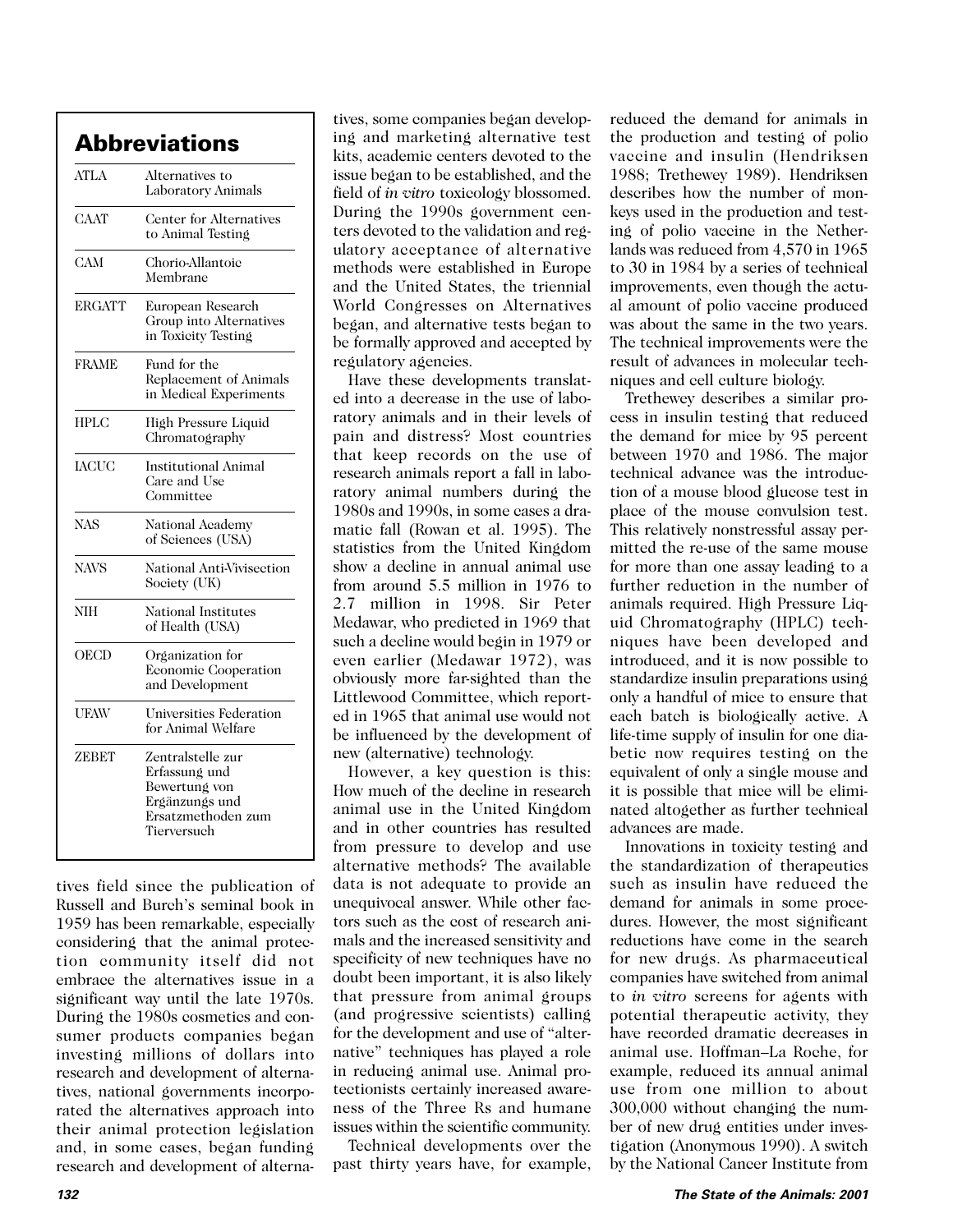a mouse screen for potential anticancer agents to human cancer cell culture screens has resulted in a saving of several million mice per year (Rowan and Andrutis 1990).

Russell (1995) attributes the development of replacement technology, and the consequent decreases in laboratory animal use, to the waning influence of what he and Burch (1959) called the "high fidelity" fallacy—that models had to look like the organism being modeled, no matter what the power of the model to "discriminate" or elucidate the process under study. Thus mammals such as mice, dogs, and primates have historically been preferred as models of humans because they have high fidelity to humans, not necessarily because they have high discrimination. The high fidelity fallacy has lost its currency as the power of low fidelity– high discrimination techniques, such as tissue culture and use of invertebrate species (for example, *C. elegans*) has been demonstrated.

The impact of refinements on animal pain and distress is even harder to gauge than the impact of replacements and reductions on animal numbers. While animal numbers declined during the 1980s and 1990s, increasing attention was being paid to the neglected "R"—refinement—thanks in part to new legislation in Europe and the United States. In the United Kingdom, the passage of the 1986 Scientific Procedures (Animals) Act focused more attention on animal distress and led to a virtual doubling (from 21 percent to 36 percent of all procedures) in the rate of anesthetic use in animal research in six years (Anonymous 1990). In the United States, protocol review by Institutional Animal Care and Use Committees is increasingly focusing on reducing animal pain and distress.

Two technical advances that will significantly decrease pain and distress in laboratory animals are noninvasive imaging and telemetric approaches to animal data (Stokstad 1999). These approaches not only reduce or eliminate pain and distress, they also allow for a 75 to 80 percent



reduction in animal numbers by increasing the reliability of the data and improving experimental design.

One of the major challenges in making further progress in alternative methods is the indifference, if not the antagonism, to the alternatives approach on the part of many academic researchers worldwide. While the NIH no longer automatically characterizes alternatives as mere "adjuncts" of animal research, and the NIEHS actively promotes alternative methods, some biomedical research advocates have argued that use of the term "alternatives" implies that one needs to apologize for using animals in research and that this gives the public the wrong impression (Goodwin 1992). While such hostility to the alternatives approach is abating, the field of alternatives would progress much faster if academic researchers were more sympathetic to the approach.

Another challenge in implementing alternatives and in decreasing animal use is the growth of genetic engineering, particularly in mice. The NIH's in-house use of mice reached a low of about 300,000 in 1991 but has more than doubled since then, according to NIH Annual Reports and NIH Reports to the USDA. Genetic engineering can sometimes be harnessed to reduce (and refine) animal use (Gordon 1991). It can also be argued that the increasing numbers of genetically engineered mice are at least somewhat offset by a corresponding decrease in the use of other mice or species, thereby nullifying any increase in overall numbers. This seems to be what is happening in the United Kingdom, where the use of genetically modified mice has gone up tenfold, to around 500,000, but total mouse use has fallen slightly. At the very least, the impact of genetic engineering on animal use should be carefully monitored, given its potential to reverse the decreases in animal use seen during the 1980s and 1990s.

# **Conclusion**

The program that UFAW set in motion in 1954 has born significant fruit. Although Major Hume would no doubt be surprised at the scope and potential of biomedical science today, he would be pleased at the growing recognition accorded to Russell and Burch (1959). The number of citations to Russell and Burch's book in the scientific literature increased dramatically during the 1980s and, especially, the 1990s (Figure 1).

In 1959 Hume spoke to an Ani-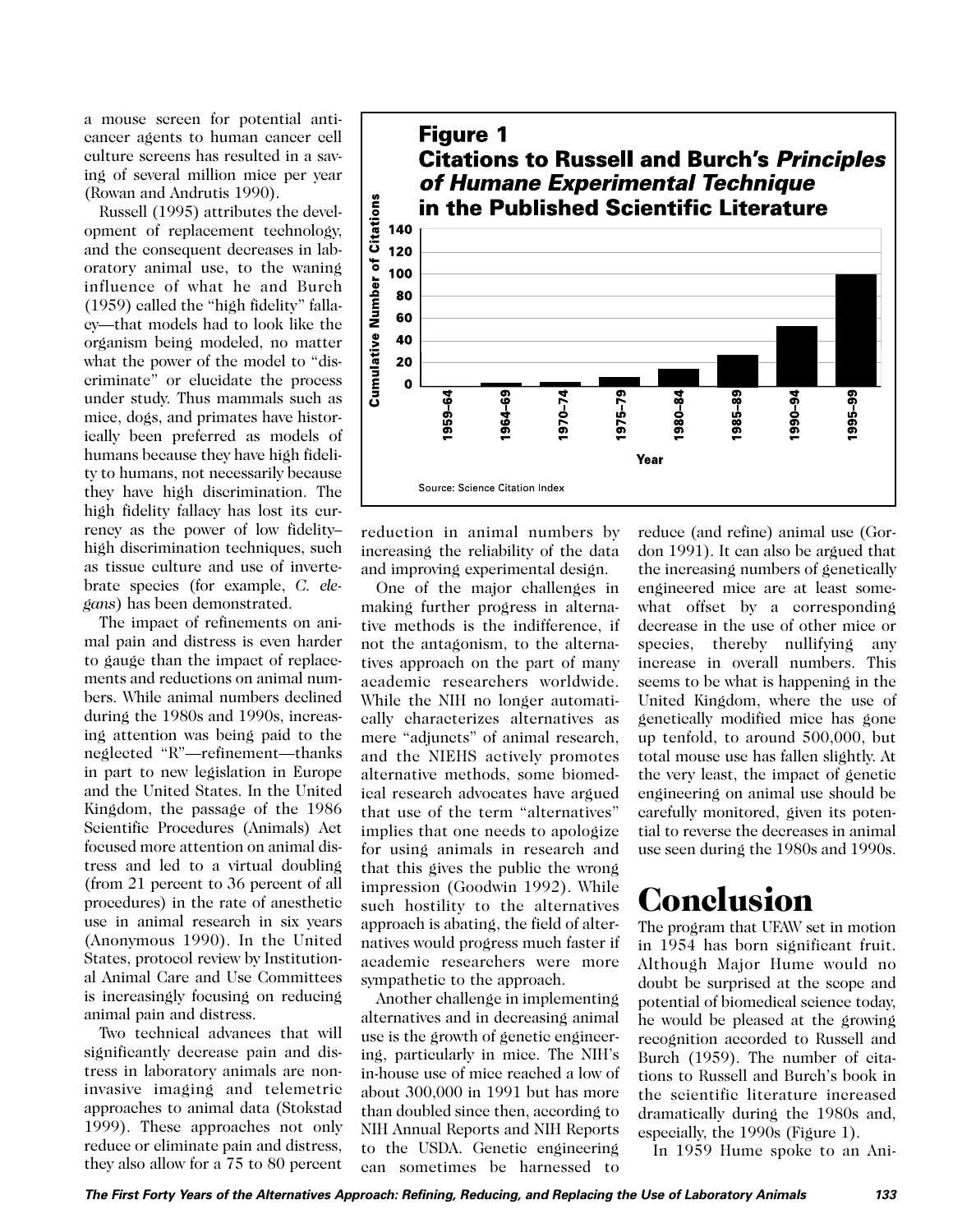mal Care Panel meeting in Washington, D.C.:

A more recent event has been the publication of a remarkable book by Russell and Burch entitled *The Principles of Humane Experimental Technique.* This deserves to become a classic for all time, and we have great hopes that it will inaugurate a new field of systematic study. We hope that others will follow up the lead it has given, and that a generalized study of humane technique, as a systematic component of the methodology of research, will come to be considered essential to the training of a biologist (Hume 1962).

This has indeed come to pass in the Netherlands and other parts of Europe (van Zutphen, Baumans, and Beynen 1993), and we are hopeful that the Three Rs will become fully incorporated into the training of biologists in the United States.

# Literature Cited

- Anonymous. 1957. *Laboratory animals bureau collected papers,* Vol. 6. Hampstead, London: Laboratory Animals Bureau.
- Anonymous. 1959. Review of the principles of humane experimental technique. *Veterinary Record* 71: 650.
- Anonymous. 1960. Review of the principles of humane experimental technique. *The Lancet* i: 34.
- Anonymous. 1962. *Animals in research.* Washington, D.C.: The Humane Society of the United States.
- Anonymous. 1971. Antivivisection rides again. *Journal of the American Medical Association* 217: 70.
- Anonymous. 1990. Statistics on the Three R's. *The Alternatives Report*  $2(2): 1-5.$
- Balls, M., R.J. Riddell, and A.N. Worden, eds. 1983. *Animals and alternatives in toxicity testing*. London: Academic Press.
- French, R.D. 1975. *Antivivisection and medical science in Victorian society.* Princeton, N.J.: Princeton University Press.
- Goldberg, A.M., ed. 1983. *Product safety evaluation: Alternative methods in toxicology*, Vol. 1. New York: Mary Ann Liebert.
- ——————. 1987. *In vitro approaches to validation: Alternative methods in toxicology,* Vol. 5. New York: Mary Ann Liebert.
- Goldberg, A.M., and L.F.M. van Zutphen, eds. 1995. *The World Congress on alternatives and animal use in the life sciences: Education, research, testing*. New York: Mary Ann Liebert.
- Goodwin, F.K. 1992. Animal research, animal rights and public health. *Conquest, the Journal of the Research Defence Society* 181: 1–10.
- Gordon, J. 1991. Viewpoint: Transgenic animals as "alternatives" to animal use. *CAAT* [*Center for Alternatives to Animal Testing*] Newsletter 9 (#2): 8. See *http:// caat.jhsph.edu*.
- Hendriksen, C.F.M. 1988. *Laboratory animals in vaccine production and control*. Dordrecht, the Netherlands: Kluwer Academic Publishers.
- Hume, C.W. 1962. The vivisection controversy in Britain. In *Man and beast,* ed. C.W. Hume. Potters Bar, U.K.: Universities Federation for Animal Welfare.
- Interagency Coordinating Committee on the Validation of Alternative Methods. 1997. *Validation and regulatory acceptance of toxicological test methods.* Research Triangle Park, N.C.: National Institute of Environmental Health Science.
- LaPage, G. 1960. *Achievement: Some contributions of animal experiments to the conquest of disease.* Cambridge, U.K.: W. Heffer & Sons.
- Littlewood Committee. 1965. *Report of the departmental committee on experiments in animals.* London: Her Majesty's Stationery Office.
- Manuel, D. 1987. Marshall Hall (1770–1857): Vivisection and the development of experimental physiology. In *Vivisection in historical perspective*, ed. N.A. Rupke. London: Croom Helm.
- Medawar, P.B. 1972. *The hope of progress.* London: Methuen.
- National Academy of Sciences (NAS). 1977. *The future of animals, cells, models and systems in research, development, education and testing.* Washington, D.C.: NAS.
- Office of Technology Assessment. 1986. *Alternatives to animal use in research, testing, and education.* Washington, D.C.: U.S. Government Printing Office.
- Organization for Economic Cooperation and Development (OECD). 1996. *Final report of the OECD workshop on harmonization of validation and acceptance criteria for alternative toxicological test methods.* Paris: OECD.
- Phillips, M.T., and J.A. Sechzer. 1989. *Animal research and ethical conflict: An analysis of the scientific literature, 1966–1986*. Berlin: Springer Verlag.
- Public Health Service. 1989. *Final report of the Public Health Service Animal Welfare Working Group,* Phase I. Washington, D.C.: Department of Health and Human Services.
- Rowan, A.N. 1979. *Alternatives to laboratory animals: Definition and discussion.* Washington, D.C.: The Humane Society of the United States. ——————. 1989. The develop-
- ment of the animal protection movement. *Journal of NIH Research* 1(Nov/ Dec): 97–100.
- ——————. 1994. Looking back thirty-three years to Russell and Burch: The development of the concept of the Three Rs (alternatives). In *Alternatives to animal testing: New ways in the biomedical sciences, trends and progress,* ed. C.A. Reinhardt. New York: VCH.
- ——————. 1995. Replacement alternatives and the concept of alternatives. In *The World Congress on alternatives and animal use in the life sciences: Education, research, testing,* eds. A.M. Goldberg and L.F.M. van Zutphen. New York: Mary Ann Liebert.
- Rowan, A.N., and K.A. Andrutis. 1990. NCI's developmental therapeutics program. *The Alternatives Report* 2(3): 1, 3.